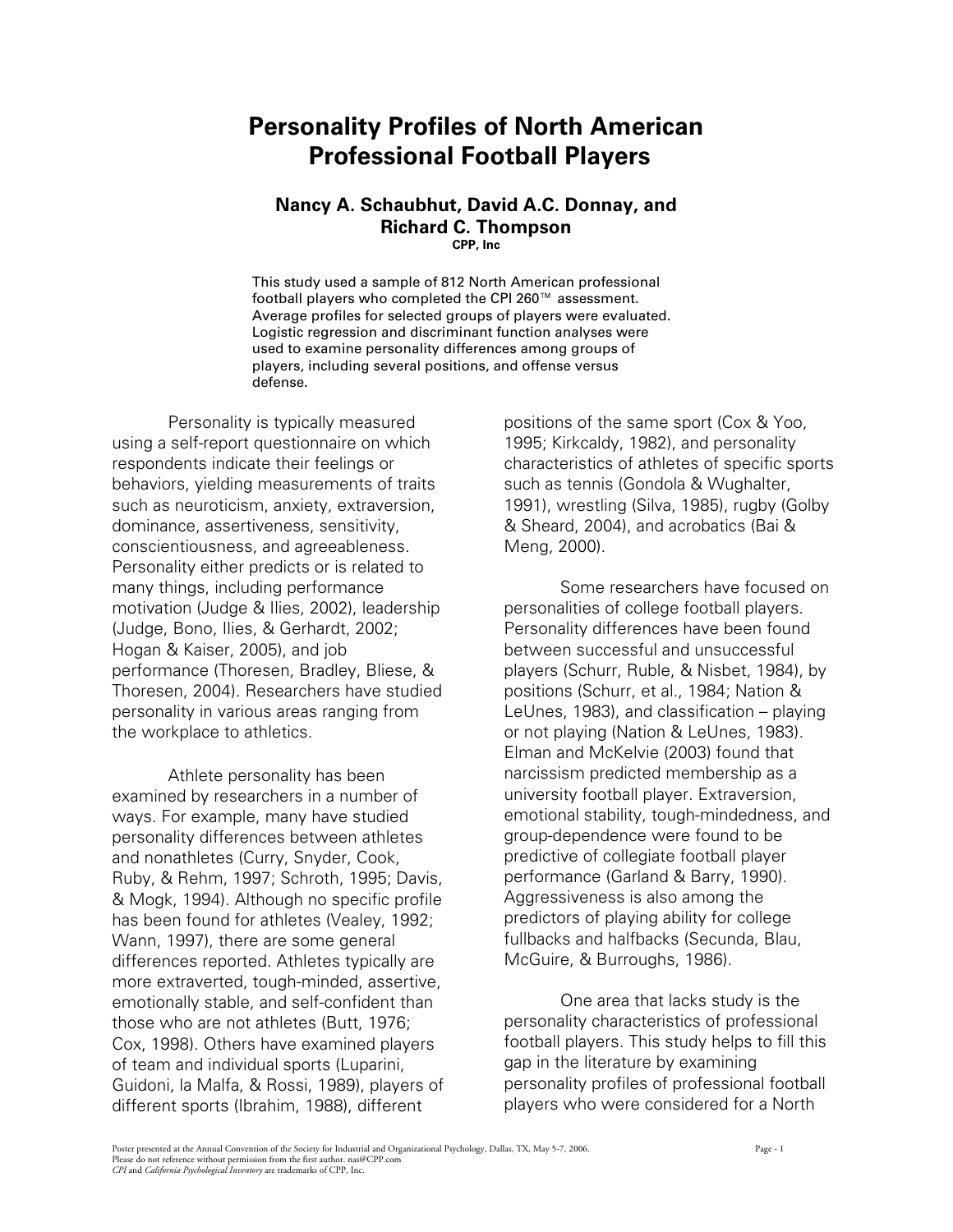American football draft, focusing on those who eventually made a professional football team roster through the draft or other means such as training camp tryouts or post draft selection. Differences between players in different positions and those playing offense versus defense were also evaluated.

### Method

*Respondents.* One thousand one hundred ninety-three male athletes who were candidates for a North American professional football draft completed the CPI 260™ assessment from 2002 to 2005. Most participants did not provide demographic information, such as ethnicity and occupation. Slightly more than half reported age, with a mean of  $22.21$  (SD = 1.01). Of those who reported their highest level of education completed (about 46%), the modal response was Bachelor's degree, followed by some college. The analyses focus on the 812 players who made a professional football team roster.

*Measures.* The CPI 260 assessment is a measure of normal personality that is often used in coaching, leadership development, retention, and as one component of selection programs. It is comprised of twenty folk scales, three vector scales, and six special purpose scales. The folk scales are grouped into four broad categories measuring interpersonal aspects, selfmanagement, motivations and thinking style, and personal characteristics. The vector scales assess orientations toward the interpersonal world, societal values, and self (Gough & Bradley, 2005). The special purpose scales typically measure various work-related dispositions.

Variables were also collected via information available from a North American professional football league website. This data included which players were drafted,

their draft number, and the round in which they were selected. Also gathered was information on whether each player made a professional team roster, number of games played per regular season, classification as offensive, defensive or special teams player, and position.

*Procedure.* First, mean scores were calculated for groups of players in order to compare CPI profiles for players by offense or defense, linemen and backfield, and several selected positions including quarterbacks, running backs, defensive backs, and linebackers. These mean profiles of interest are summarized in Figures 1 and 2.

Past research has been successful at differentiating linemen from backfield football players (Cox & Yoo, 1995), as well as offensive from defensive players (Schurr, Ruble, & Nisbet, 1984), on psychological and personality variables. Therefore, a similar approach was used in the current study. Players were first classified as offensive linemen, offensive backfield, defensive linemen, or defensive backfield. Descriptive statistics were then calculated. Three binary logistic regressions were conducted. The first used classification as offensive or defensive players as the dependent variable, and CPI 260 scales as the independent variables. Next, a binary logistic regression was performed on offensive players' line status (i.e., linemen or backfield) as the dependent variable and CPI 260 scales as the independent variables. Another binary logistic regression was performed on defensive players' line status (i.e., linemen or backfield) as the dependent variable and CPI 260 scales as the independent variables. A discriminant function analysis was also conducted using the CPI 260 scales as predictors of players' positions.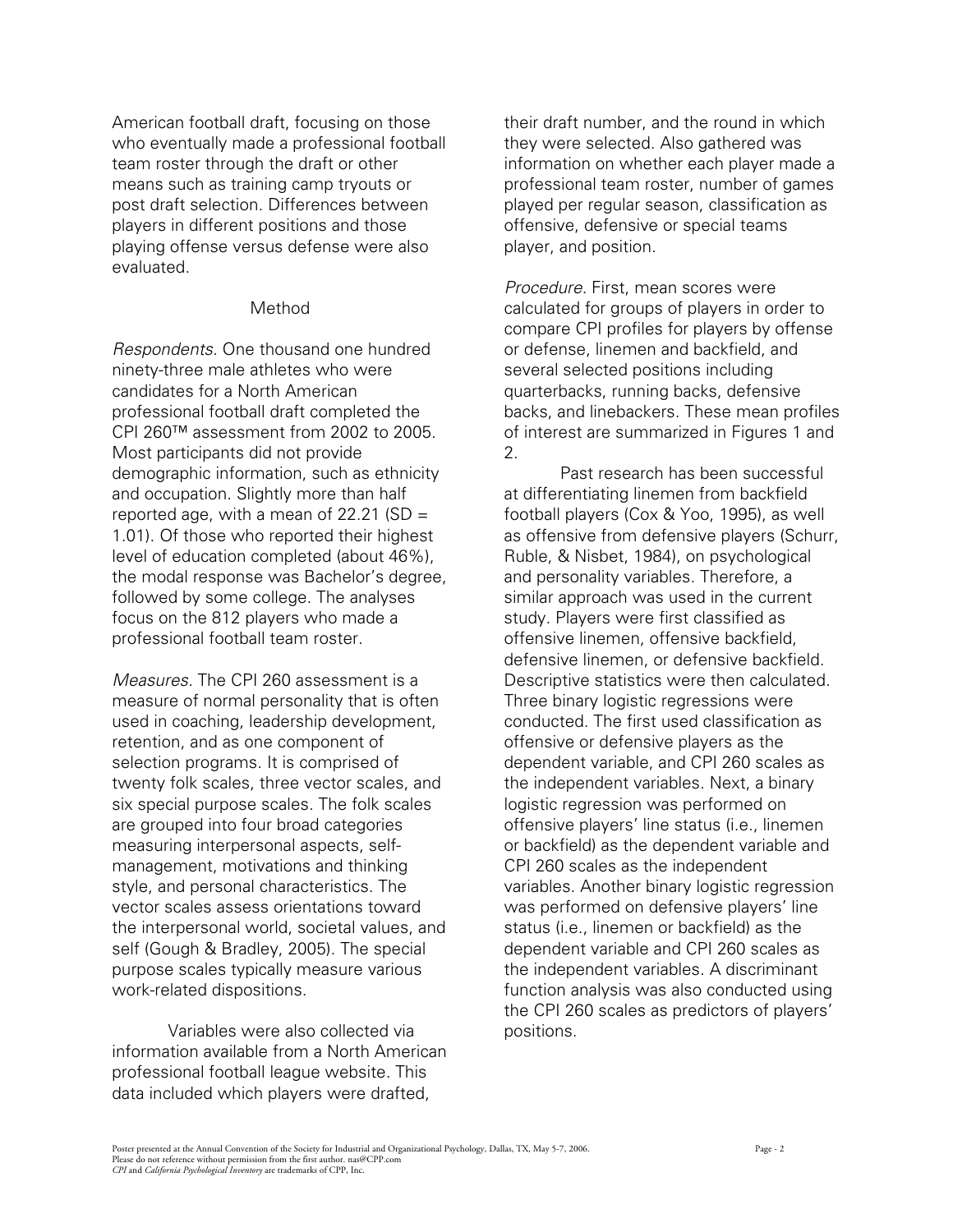#### **Results**

Figure one shows the mean CPI 260 profiles for a select set of positions. It includes quarterbacks, running backs, wide receivers, linebackers, kickers/punters, defensive backs, and defensive tackles. Quarterbacks score, on average, higher than the other positions on many of the scales including Dominance (Do), Independence (In), Good Impression (Gi), and Leadership (Lp). Since leadership is an important part of being a quarterback (Read, 2002), it is not surprising that they score higher than the others on the Lp and Do scales. The Do scale measures prosocial interpersonal power and influence, and people who score high on this scale are often described as assertive, outgoing, selfconfident, ambitious, and they seek to influence others to help achieve goals (Gough & Bradley, 2005; Gough & Bradley, 1996). The Lp scale measures initiative and effectiveness in leading others, and descriptors of people who score high on this scale include alert, ambitious, energetic, and poised (Gough & Bradley, 2005; Gough & Bradley, 1996). Defensive tackles score lower than the others on several scales, such as Self-acceptance (Sa), Social Conformity (So), Achievement via Conformance (Ac), and Work Orientation  $(W<sub>O</sub>)$ .

Average CPI 260 profiles for linemen and backfield (separated by offense and defense) are shown in Figure 2. Offensive players (backs and linemen) are quite similar to each other, as are defensive players (backs and linemen). However, defensive backs average slightly higher scores than defensive linemen on the Gi and Ac scales. Backs, offense and defense, are very similar in their mean scores, but linemen (offense and defense) show more differences. For example, offensive linemen average higher scores than defensive linemen on the So, Well-being (Wb), and

Tolerance (To) scales. One notable pattern is that offensive linemen have the highest average scores on eighteen of the twentynine scales, while defensive linemen average the lowest scores on nineteen of the scales. Average CPI 260 profiles for players who were selected by teams in 2003-2005 North American professional football drafts and those who were not selected were also compared, but not included because their means were remarkably similar. Those selected in the draft average slightly higher scores on the Self-control (Sc) and Gi scales.

*Logistic Regressions.* The first binary logistic regression for players with offensive/defensive status as the dependent variable and CPI 260 scales as the independent variables reliably distinguished between offensive and defensive players. The test with all predictors was statistically significant,  $\chi^2 =$ 51.38 (29), *p* < .01. The model shows that offensive players were correctly classified 66.4% of the time, while defensive players were correctly classified 54.1%. The Nagelkerke  $R^2$ , an approximation of variance accounted for, is .08. According to the Wald statistic, Sociability (Sy) (z = 4.70, *p* < .05), Social Presence (Sp) (z = 4.27, *p* < .05), So  $(z = 4.8, p < .05)$ , Sc  $(z = 4.36, p < .05)$ , Conceptual Fluency (Cf) (z = 6.59, *p* < .05), and Participating/Private (v.1)  $(z = 6.03, p <$ .05) were significant contributors to the classification of status as offensive or defensive players (see Table 1).

The next binary logistic regression for offensive players with line status (linemen or backfield) as the dependent variable and CPI 260 scales as the independent variables reliably distinguished between linemen and backfield players. The test with all predictors was statistically significant,  $\chi^2 = 76.17$  (29),  $p < .01$ . The model indicates that linemen and backfield were correctly classified 62.0% and 79.7%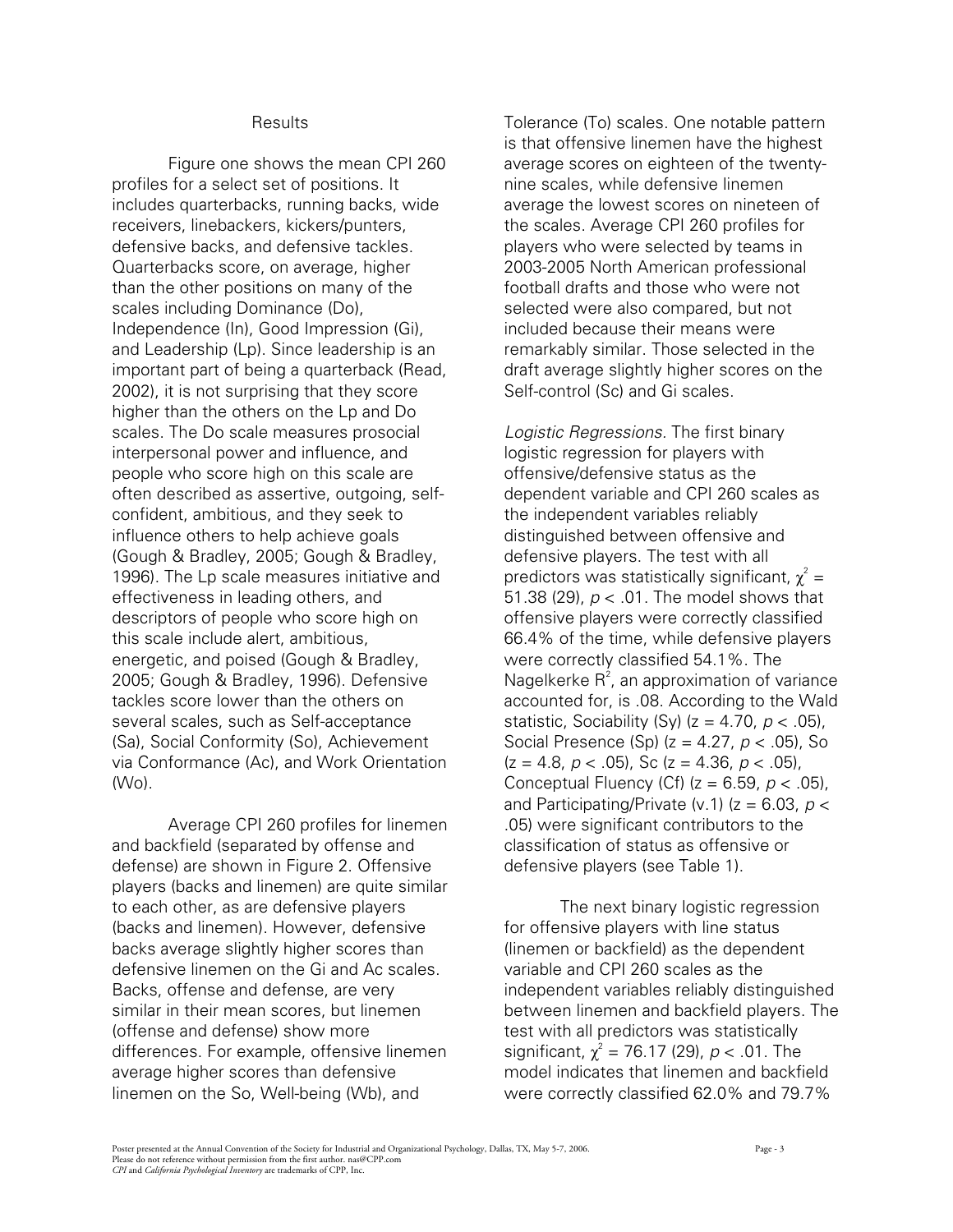of the time, respectively. The Nagelkerke  $R<sup>2</sup>$ , an approximation of variance accounted for is .23. According to the Wald statistic, Capacity for Status (Cs) (z = 6.39, *p* < .05), In (z = 3.98, *p* < .05), Wb (z = 6.40, *p* < .05), To (z = 4.69, *p* < .05), Sensitivity (Sn) (z = 4.26, *p* < .05), Approving/Questioning (v.2)  $(z = 4.24, p < .05)$ , and Managerial Potential (Mp) (z = 4.65, *p* < .05) significantly contributed to classification of line status for offensive player (see Table 2). This means that as scores on Cs, In, or Sn increase, the odds of being an offensive lineman significantly increase. As scores on Wb, To, v.2, or Mp decrease, the odds of being in the offensive backfield significantly increase.

The third binary logistic regression for defensive players also reliably distinguished between linemen and backfield players. The test with all predictors was statistically significant,  $\chi^2 = 60.81$  (29),  $p < .01$ . The model shows that linemen were correctly classified 84.1% and backfield 36.9% of the time. The approximation of variance accounted for, Nagelkerke  $R^2$ , is .20. According to the Wald statistic, Sa  $(z =$ 4.99, *p* < .05), Ac (z = 8.09, *p* < .01), Insightfulness (Is) (z = 5.28, *p* < .05), and Sn  $(z = 5.76, p < .05)$  significantly contributed to classification of line status for defensive players (see Table 3). This means that as scores on Sa, Ac, or Sn increase, the odds of being a defensive lineman significantly increase. Odds of being a defensive backfield player significantly increase as scores on Is decrease.

*Discriminant Function Analysis.* Twentynine univariate analyses of variance (ANOVAs) were calculated to reflect the separation between fourteen North American professional football positions on the twenty-nine CPI 260 scales (see Table 4). The results for twenty-three of the scales were significant, meaning each made a contribution to player position

separation. The scales that did not significantly contribute to separation are Cs, Sy, Achievement via Independence (Ai), Flexibility (Fx), v.1, and Creative Temperament (CT). The So scale had the smallest Wilks' lambda (.92) indicating the greatest contribution of the CPI 260 scales, accounting for 8.0% of variance.

 Group (position) separation was also examined multivariately through a discriminant function analysis, which was performed on the fourteen football positions from the sample. The overall model had two significant functions (see Table 5), accounting for 42.3% of variance in personality variables among the fourteen positions studied. Twenty CPI 260 scales contributed to separation among the groups in the first function: So, Wb, Lp, In, Do, Mp, Ami, To, Responsibility (Re), Fulfillment (v.3), Ac, Sa, Communality (Cm), Law Enforcement Orientation (Leo), Cf, v.2, Empathy (Em), Wo, Is, and Ai. Two scales, Gi and Sn, contributed to the separation in the second function. Figure 3 shows a graphical representation of the group centroids for the two significant functions. Defensive tackle and Quarterback show the most separation on the set of scales contributing to the first function. Quarterbacks average higher scores on all of these scales. Cornerbacks and Tackles show the greatest separation on the two scales contributing to the second function, and Cornerbacks average higher scores on these scales.

# Discussion

The current study is interdisciplinary in nature, and contributes to both Industrial Organizational and Sport Psychology literature. Certain CPI 260 scales may be used to identify offensive and defensive players who may be successful at line or backfield positions. Interestingly, this initial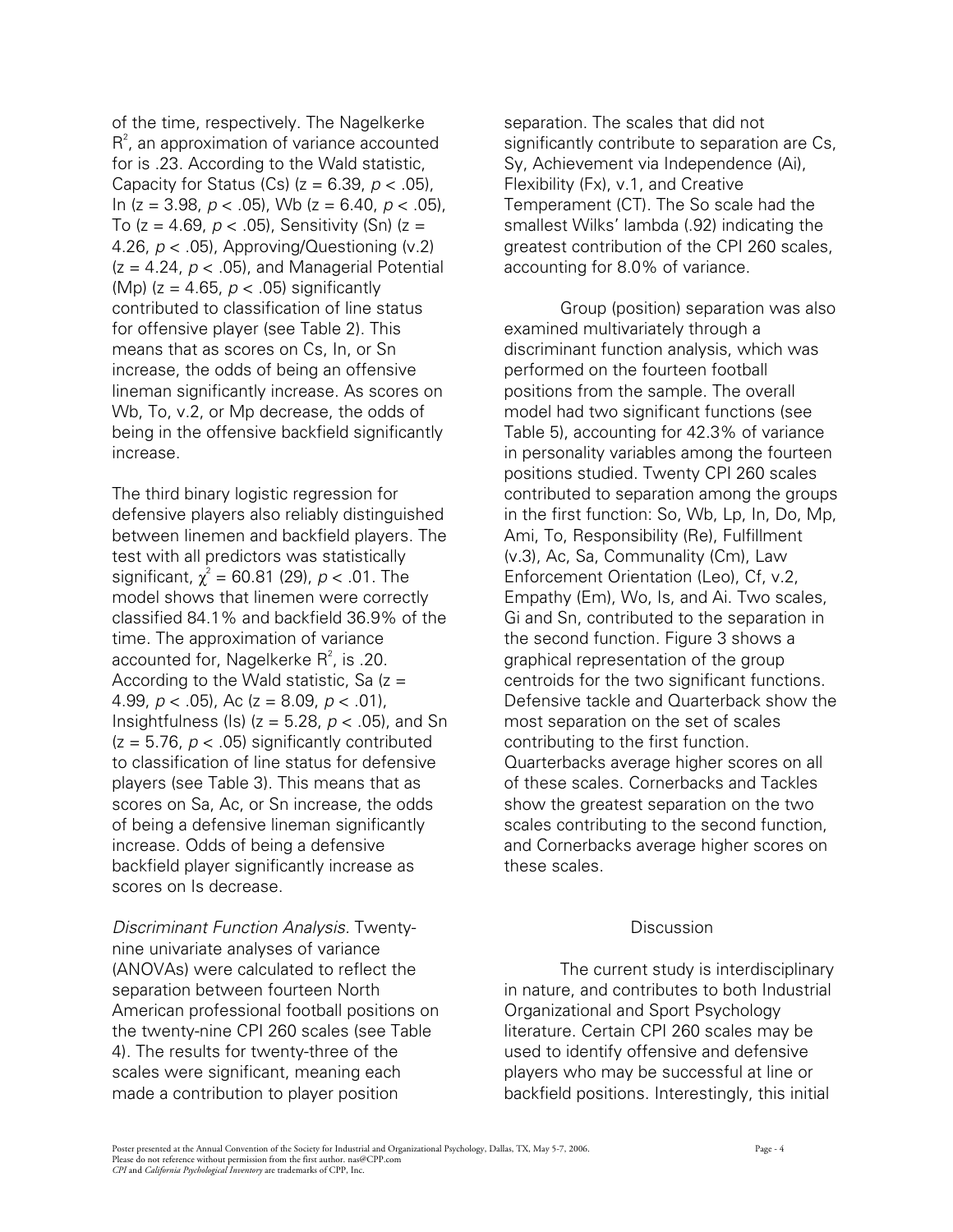study shows that there appear to be some personality differences among players of different positions. A follow-up study may seek to determine whether there are differences between more and less successful North American professional football players.

One limitation is that performance measures, such as number of tackles, passes, and receptions, were not available for a sufficient number of players to be included in the current study. Future research should examine personality in sports longitudinally, an approach that has been utilized little, and include performance measures. Additionally, researchers may want to control for other variables, such as abilities, when studying personality among athletes. Another interesting approach would be to study athletes' CPI 260 scores in terms of misconduct, such as penalties

and fines in the game, and arrests or other misbehaviors outside the game.

 Mean scores for these players are well above average on many of the CPI 260 scales, including Do, Sy, In, Em, Is, Mp, and Lp. In fact, the players' mean profiles look more like leaders than people in general. and they average higher scores than a sample of leaders on the Do, Sa, Em, and Leo scales (Gough & Bradley, 2005). This evidence suggests that media portrayals and stereotypes of North American professional football players may be unfair and inaccurate. In some respects, the personality characteristics of these athletes are perhaps more comparable to the most successful people in any other field. This said, the average scores for these athletes on the Sp, Re, Cm, Fx and CT scales do reflect development opportunities for these professionals.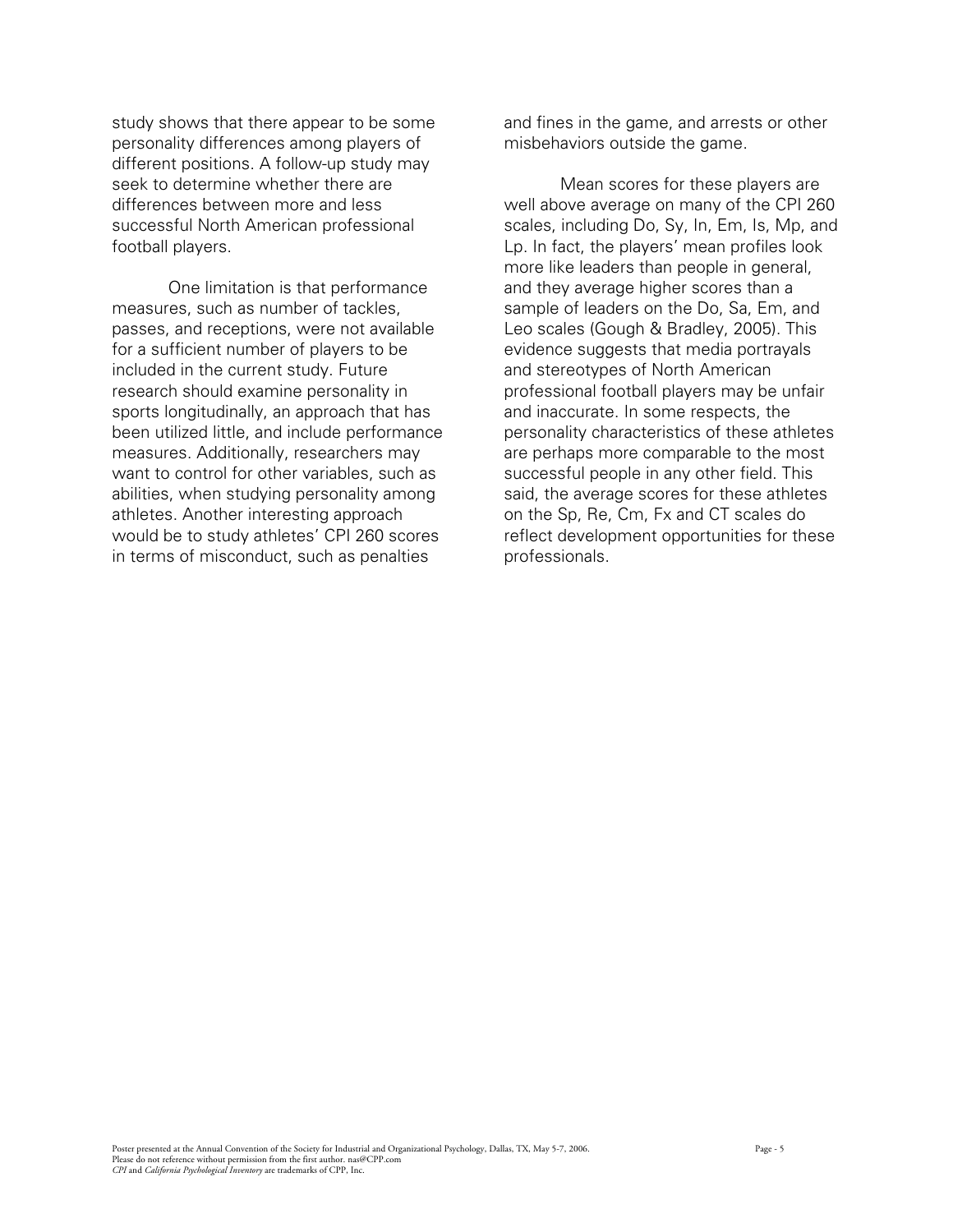# References

- Bai, X., & Meng, J. (2000). An exploratory study on the psychological characteristics of outstanding acrobats. *Psychological Science (China), 23(5),* 624-624.
- Butt, D.S. (1976). *Psychology of Sport: The Behavior, Motivation, Personality, and Performance of Athletes.* New York: Van Nostrand Reinhold Co.
- Cox, R.C. (1998). *Sport Psychology: Concepts and Applications* (4<sup>th</sup> ed.). Boston, MA: WCB McGraw Hill.
- Cox, R.H., & Yoo, H.S. (1995). Playing position and psychological skill in American football. *Journal of Sport Behavior, 18(3),* 183-194.
- Curry, L.A., Snyder, C.R., Cook, D.L., Ruby, B.C., & Rehm, M. (1997). Role of hope in academic and sport achievement. *Journal of Personality and Social Psychology, 73(6),* 1257- 1267.
- Davis, C., & Mogk, J.P. (1994). Some personality correlates of interest and excellence in sport. *International Journal of Sport Psychology, 25(2),* 131-143.
- Elman, W.F., & McKelvie, S.J. (2003. March). Narcissism in football players: Stereotype or reality? *Athletic Insight, 5*. Retrieved August 2, 2005, from http://www.athleticinsight.com/Vol5I ss1/Narcissism.htm
- Garland, D.J., & Barry, J.R. (1990). Personality and leader behaviors in collegiate football: A multidimensional approach to performance. *Journal of Research in Personality, 24(3)*, 355-370.
- Golby, J., & Sheard, M. (2004). Mental toughness and hardiness at different levels of rugby league. *Personality and Individual Differences, 37(5),* 933-942.
- Gondola, J.C., & Wughalter, E. (1991). The personality characteristics of internationally ranked female tennis players as measured by the Cattell 16PF. *Perceptual & Motor Skills, 73(3),* 987-992.
- Gough, H.G., & Bradley, P. (2005). *CPI 260™ Manual.* Mountain View, CA: CPP, Inc.
- Gough, H.G., & Bradley, P. (1996). *CPI Manual* (3<sup>rd</sup> ed.). Mountain View, CA: CPP, Inc.
- Hogan, R., & Kaiser, R.B. (2005). What we know about leadership. *Review of General Psychology, 9(2),* 169-180.
- Ibrahim, H. (1988). Comparison of the personal traits of players of three different sports. *Dirasat, 15,* 150- 202.
- Judge, T.A., & Ilies, R. (2002). Relationship of personality to performance motivation: A meta-analytic review. *Journal of Applied Psychology, 87(4),* 797-807.
- Judge, T.A., Bono, J.E., Ilies, R., & Gerhardt, M.W. (2002). Personality and leadership: A qualitative and quantitative review. *Journal of Applied Psychology, 87(4),* 765-780.
- Kirkcaldy, B.D. (1982). Personality and sex differences related to positions in team sports. *International Journal of Sport Psychology, 13(3),* 141-153.
- Luparini, M., Guidoni, G., la Malfa, G.P., & Rossi, R. (1989). Evaluation of personality profiles in athletes from diverse disciplines using the 16PF Test by Cattell. *Movimento, 5(2),*  107-110.
- Nation, J.R., & LeUnes, A.D. (1983). Personality characteristics of intercollegiate football players as determined by position, classification, and redshirt status. *Journal of Sport Behavior, 6(2),* 92- 102.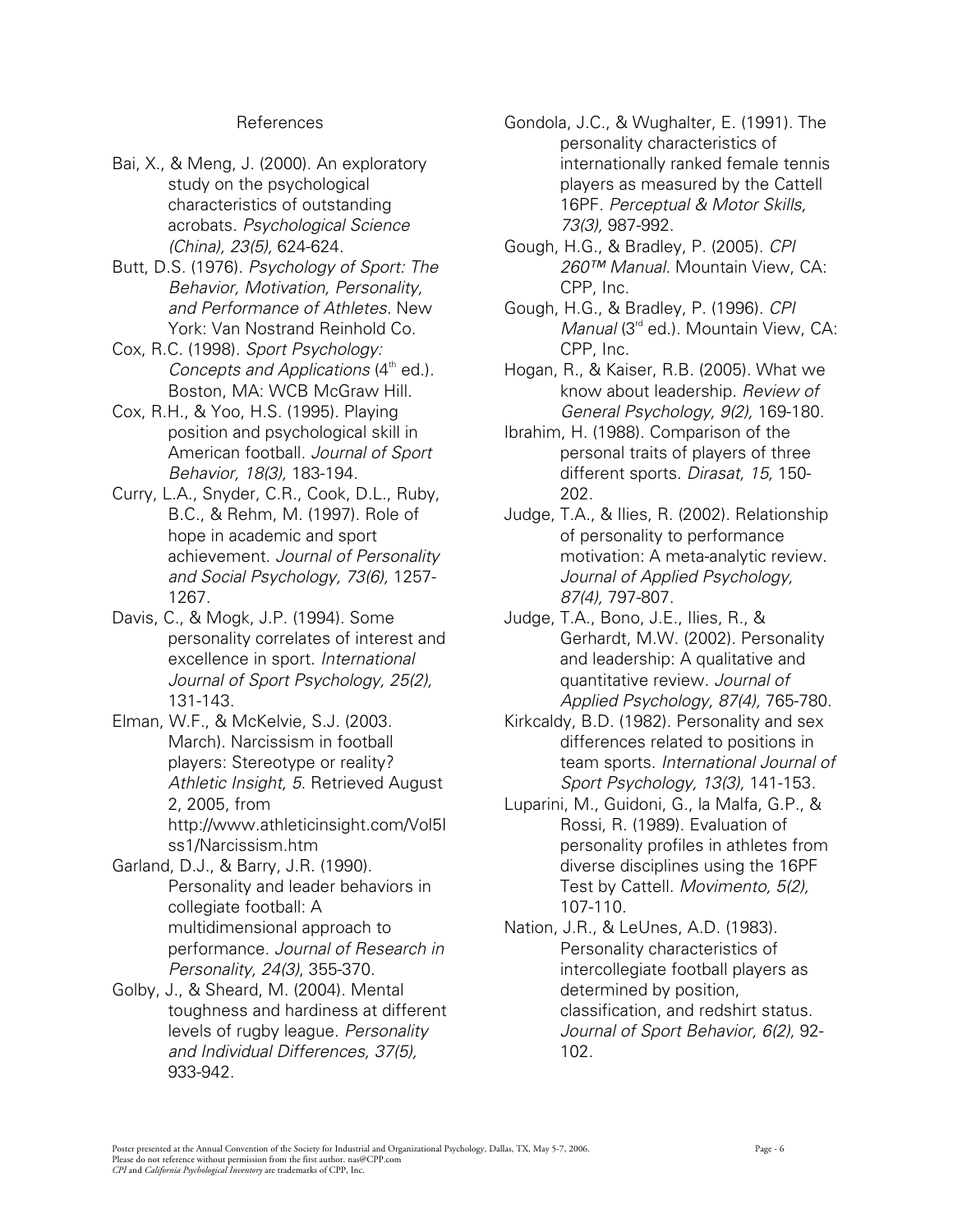Read, D. (2002). *Complete Quarterbacking*. Champaign, IL: Human Kinetics Publishers.

 Schurr, K.T., Ruble, V.E., & Nisbet, J. (1984). Myers-Briggs Type Inventory characteristics of more and less successful players on an American football team. *Journal of Sport Behavior, 7(2),* 47-57.

Secunda, M.D., Blau, B.I., McGuire, J.M., & Burroughs, W.A. (1986). Psychobiomotor assessment of football-playing ability. *International Journal of Sport Psychology, 17(3),* 215-233.

- Schroth, M.L. (1995). A comparison of sensation seeking among different groups of athletes and nonathletes. *Personality & Individual Differences, 18(2),* 219-222.
- Silva, J. (1985). Discriminating characteristics of contestants at the United States Olympic Wrestling Trials. *International Journal of Sport Psychology, 16(2),* 219-222.
- Thoresen, C.J., Bradley, J.C., Bliese, P.D., & Thoresen, J.D. (2004). The big five personality traits and individual job performance growth trajectories in maintenance and transitional job stages. *Journal of Applied Psychology, 89(5),* 835-853.
- Vealey, R.S. (1992). Personality and sport: A comprehensive view. In T.S. Horn, (Ed.), *Advances in Sport Psychology*, pp.25-60. Champaign, IL: Human Kinetics Publishers.
- Wann, D.L. (1997). *Sport Psychology.* Upper Saddle River, New Jersey: Prentice Hall.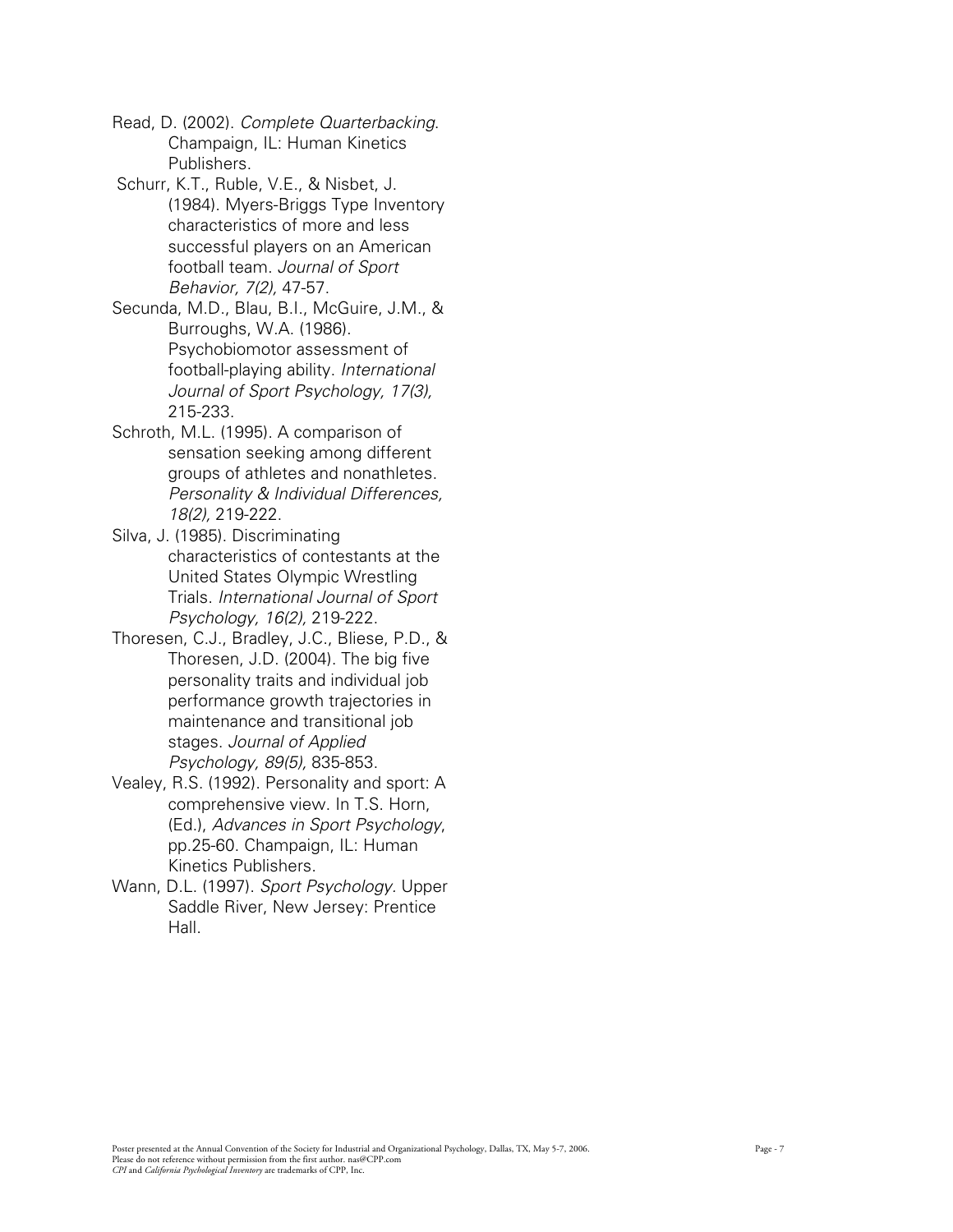

**Figure 1. Mean CPI 260 Profiles for Selected North American Professional Football Positions** 

Note: N = 11 Kickers/Punters, 100 Wide Receivers, 77 Running Backs, 44 Quarterbacks, 144 Defensive Backs, 105 Linebackers, and 68 Defensive Tackles.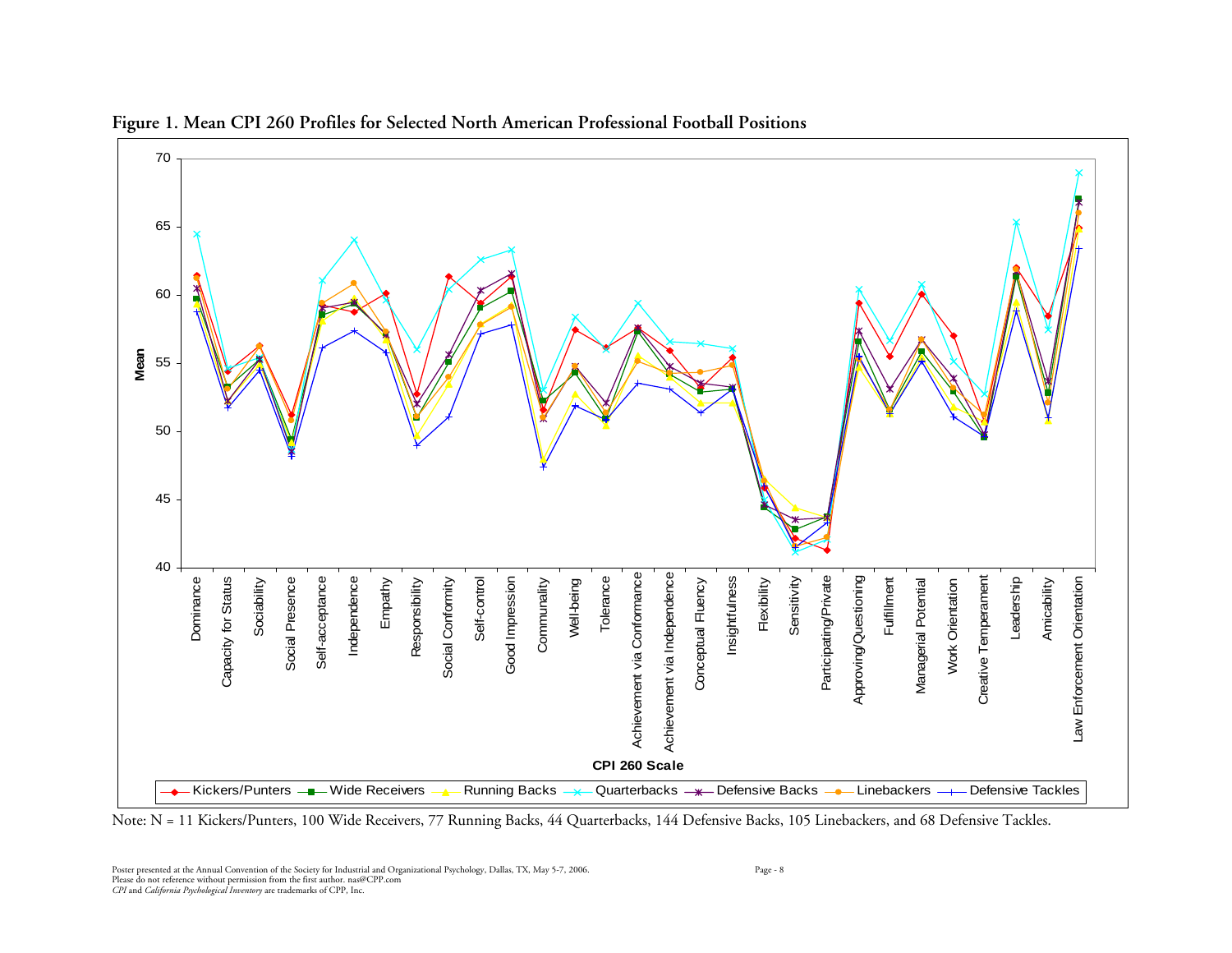

**Figure 2. Mean CPI 260 Profiles for North American Professional Football Offensive and Defensive Linemen and Backfield** 

Note: N = 179 Offensive Linemen, 232 Offensive Backs, 246 Defensive Linemen, and 144 Defensive Backs.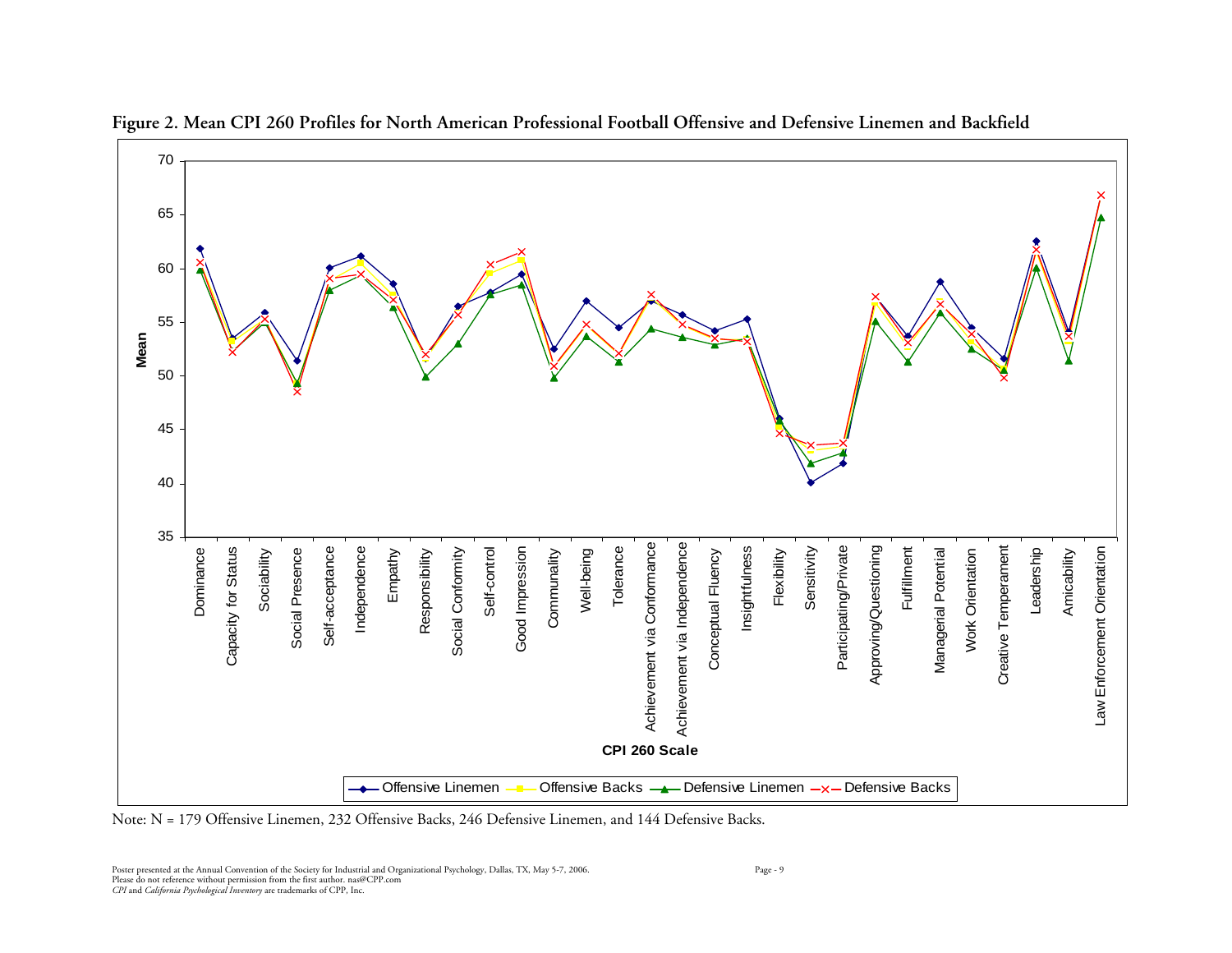| Predictor                         | B       | Fit Statistic |
|-----------------------------------|---------|---------------|
| Dominance (Do)                    | .00     |               |
| Capacity for Status (Cs)          | $-.01$  |               |
| Sociability (Sy)                  | $.04*$  |               |
| Social Presence (Sp)              | $-.04*$ |               |
| Self-acceptance (Sa)              | $-.01$  |               |
| Independence (In)                 | $-.04$  |               |
| Empathy (Em)                      | $-.02$  |               |
| Responsibility (Re)               | .00     |               |
| Social Conformity (So)            | $-.04*$ |               |
| Self-control (Sc)                 | $.05*$  |               |
| Good Impression (Gi)              | $-.01$  |               |
| Communality (Cm)                  | .00     |               |
| Well-being (Wb)                   | .00     |               |
| Tolerance (To)                    | $-.02$  |               |
| Achievement via Conformance (Ac)  | $-.03$  |               |
| Achievement via Independence (Ai) | $-.02$  |               |
| Conceptual Fluency (Cf)           | $.05*$  |               |
| Insightfulness (Is)               | .02     |               |
| Flexibility (Fx)                  | .00     |               |
| Sensitivity (Sn)                  | .00     |               |
| Participating/Private (v.1)       | $-.06*$ |               |
| Approving/Questioning (v.2)       | $-.01$  |               |
| Fulfillment (v.3)                 | .01     |               |
| Managerial Potential (Mp)         | $-.02$  |               |
| Work Orientation (Wo)             | .03     |               |
| Creative Temperament (CT)         | .01     |               |
| Leadership (Lp)                   | $-.01$  |               |
| Amicability (Ami)                 | .00     |               |
| Law Enforcement Orientation (Leo) | .00     |               |
| Constant                          | 7.00    |               |
| $\chi^2$                          |         | 51.38**       |
| $-2LL$                            |         | 1058.49       |

Table 1. Results of Logistic Regression Analysis for Offensive and Defensive Players

Note. -2LL = -2 log likelihood.

\**p* < .05; \*\**p* < .01.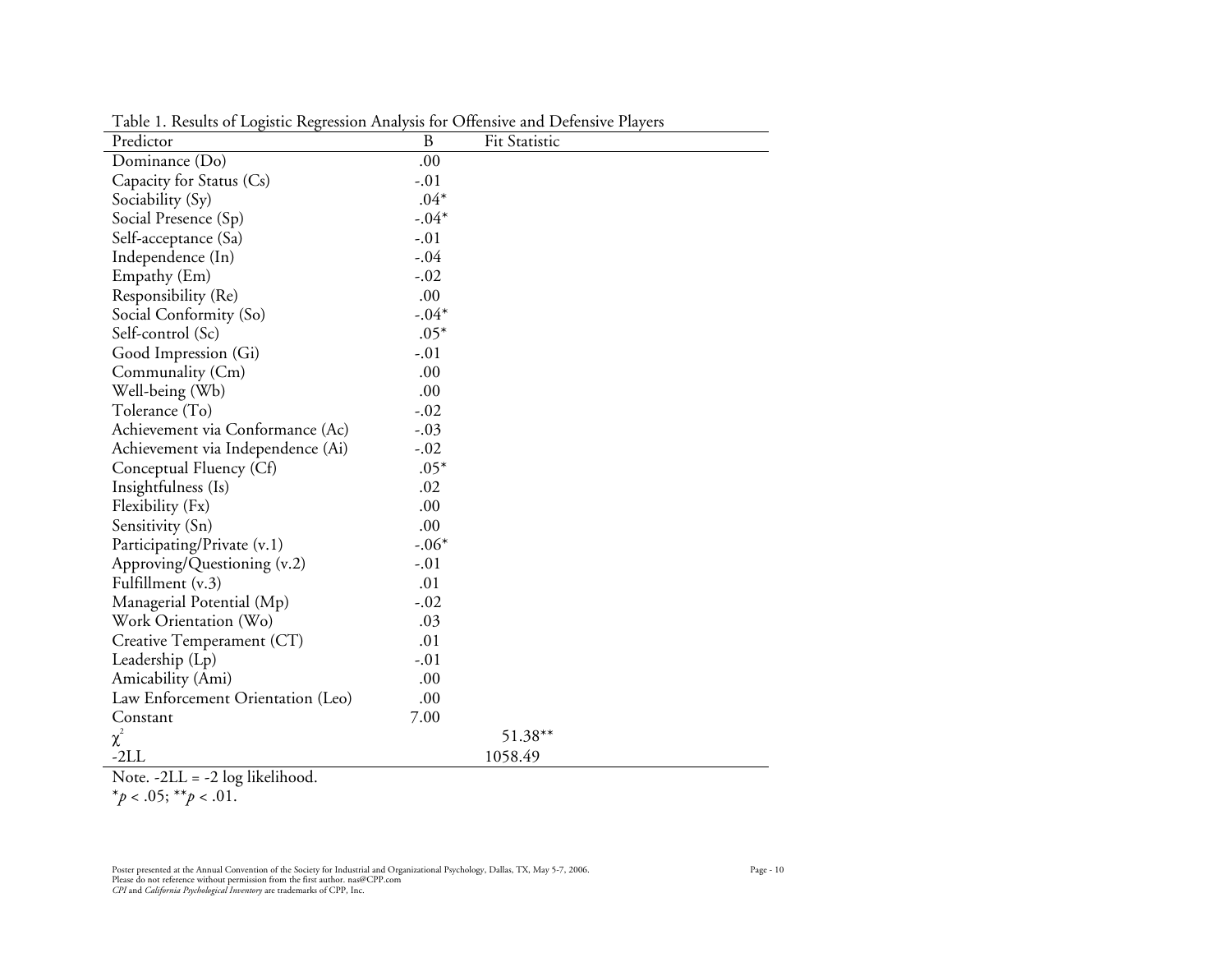| Predictor                         | B       | Fit Statistic |
|-----------------------------------|---------|---------------|
| Dominance (Do)                    | $-.11$  |               |
| Capacity for Status (Cs)          | $.07*$  |               |
| Sociability (Sy)                  | .04     |               |
| Social Presence (Sp)              | $-.05$  |               |
| Self-acceptance (Sa)              | .00     |               |
| Independence (In)                 | $.07*$  |               |
| Empathy (Em)                      | .00     |               |
| Responsibility (Re)               | .01     |               |
| Social Conformity (So)            | .03     |               |
| Self-control (Sc)                 | .06     |               |
| Good Impression (Gi)              | .02     |               |
| Communality (Cm)                  | $-.01$  |               |
| Well-being (Wb)                   | $-.08*$ |               |
| Tolerance (To)                    | $-.07*$ |               |
| Achievement via Conformance (Ac)  | .02     |               |
| Achievement via Independence (Ai) | $-.04$  |               |
| Conceptual Fluency (Cf)           | .03     |               |
| Insightfulness (Is)               | $-.02$  |               |
| Flexibility (Fx)                  | $-.03$  |               |
| Sensitivity (Sn)                  | $.05*$  |               |
| Participating/Private (v.1)       | $-.06$  |               |
| Approving/Questioning (v.2)       | $-.05*$ |               |
| Fulfillment (v.3)                 | .06     |               |
| Managerial Potential (Mp)         | $-.07*$ |               |
| Work Orientation (Wo)             | .01     |               |
| Creative Temperament (CT)         | .02     |               |
| Leadership (Lp)                   | $-.02$  |               |
| Amicability (Ami)                 | .00     |               |
| Law Enforcement Orientation (Leo) | .03     |               |
| Constant                          | 4.21    |               |
| $\chi^2$                          |         | 76.17**       |
| $-2LL$                            |         | 486.75        |

Table 2. Results of Logistic Regression Analysis for Offensive Players

Note. -2LL = -2 log likelihood.

\**p* < .05; \*\**p* < .01.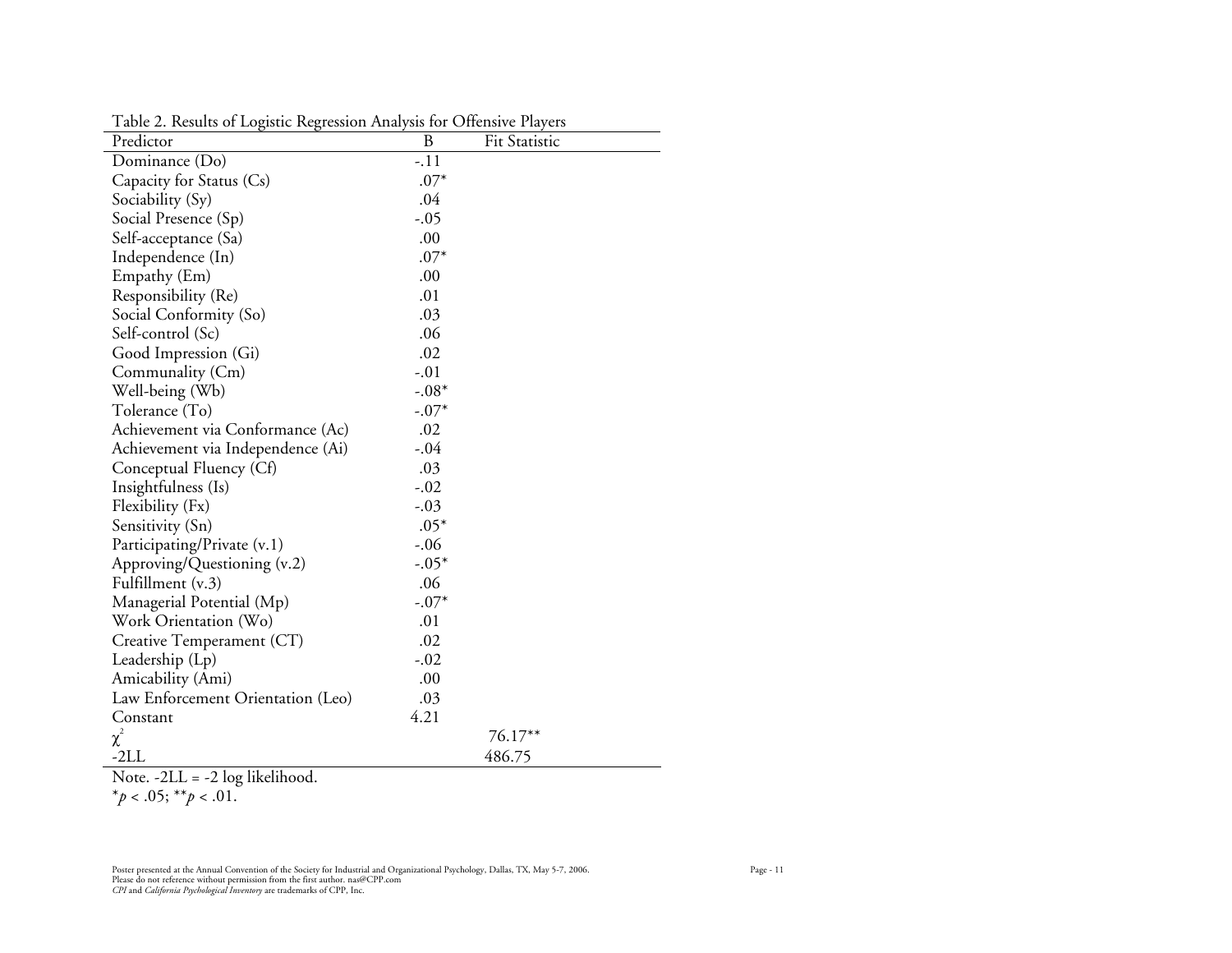| Predictor                         | B       | <b>Fit Statistic</b> |
|-----------------------------------|---------|----------------------|
| Dominance (Do)                    | .01     |                      |
| Capacity for Status (Cs)          | $-.04$  |                      |
| Sociability (Sy)                  | $-.05$  |                      |
| Social Presence (Sp)              | .01     |                      |
| Self-acceptance (Sa)              | $.07*$  |                      |
| Independence (In)                 | $-.04$  |                      |
| Empathy (Em)                      | .00     |                      |
| Responsibility (Re)               | $-.04$  |                      |
| Social Conformity (So)            | .04     |                      |
| Self0control (Sc)                 | $-.04$  |                      |
| Good Impression (Gi)              | .04     |                      |
| Communality (Cm)                  | .00     |                      |
| Well-being (Wb)                   | $-.02$  |                      |
| Tolerance (To)                    | .00     |                      |
| Achievement via Conformance (Ac)  | $.09**$ |                      |
| Achievement via Independence (Ai) | .05     |                      |
| Conceptual Fluency (Cf)           | $-.05$  |                      |
| Insightfulness (Is)               | $-.06*$ |                      |
| Flexibility (Fx)                  | .00     |                      |
| Sensitivity (Sn)                  | $.05*$  |                      |
| Participating/Private (v.1)       | .00     |                      |
| Approving/Questioning (v.2)       | $-.01$  |                      |
| Fulfillment (v.3)                 | .04     |                      |
| Managerial Potential (Mp)         | $-.05$  |                      |
| Work Orientation (Wo)             | $-.02$  |                      |
| Creative Temperament (CT)         | $-.01$  |                      |
| Leadership (Lp)                   | .08     |                      |
| Amicability (Ami)                 | .07     |                      |
| Law Enforcement Orientation (Leo) | .00     |                      |
| Constant                          | $-6.26$ |                      |
| $\chi^2$                          |         | $60.81***$           |
| -2LL                              |         | 452.86               |

Table 3. Results of Logistic Regression Analysis for Defensive Players

Note. -2LL = -2 log likelihood.

\**p* < .05; \*\**p* < .01.

Poster presented at the Annual Convention of the Society for Industrial and Organizational Psychology, Dallas, TX, May 5-7, 2006.<br>Please do not reference without permission from the first author. nas@CPP.com<br>*CPI* and *Cal*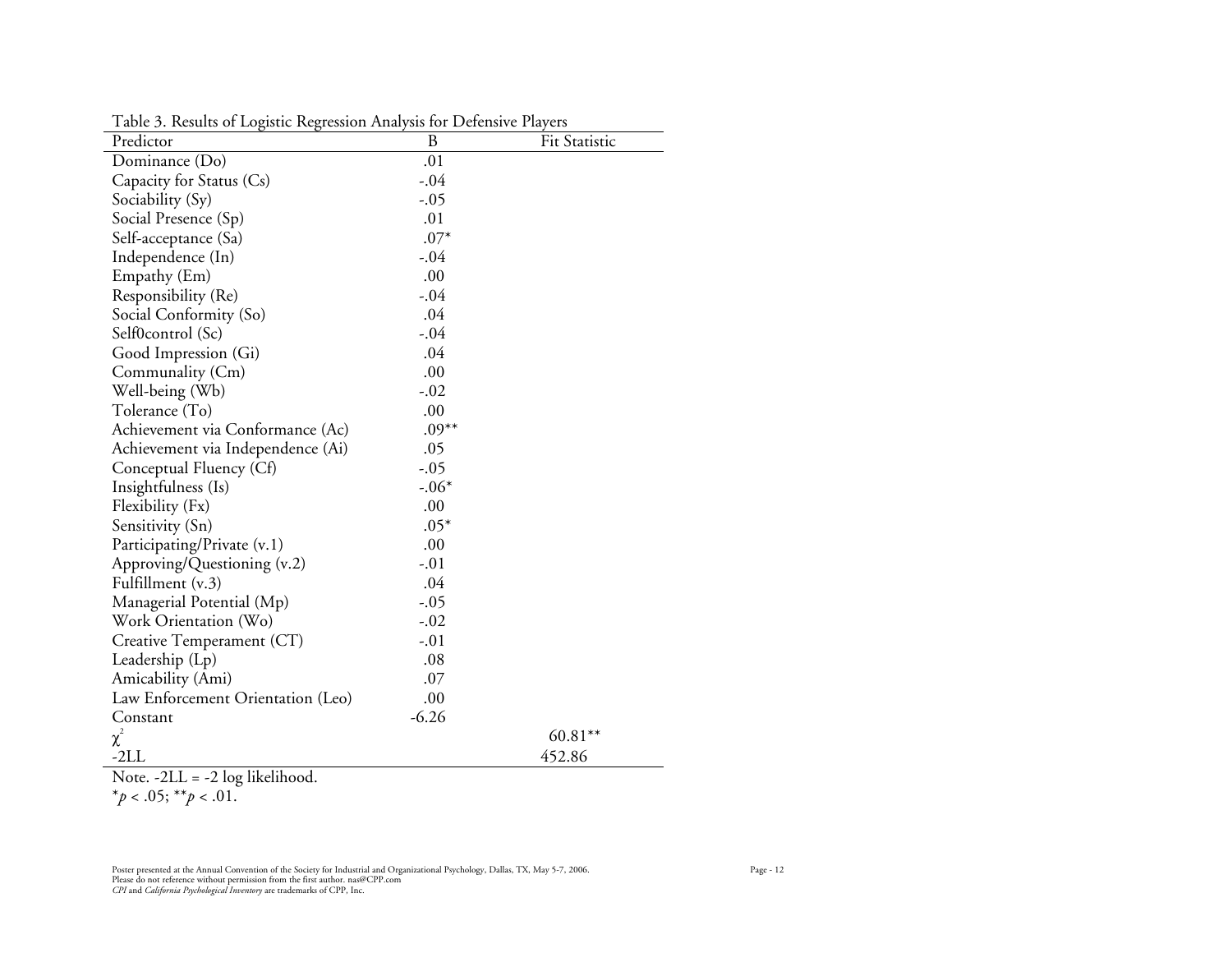Table 4. Univariate Analysis of Group Separation

| rable 1. Sinvanuel mary 313 or Sroup opputation<br>CPI 260 Scale | % Variance | F(13, 772) |
|------------------------------------------------------------------|------------|------------|
| Dominance (Do)                                                   | 6.3        | $4.01**$   |
| Capacity for Status (Cs)                                         | 2.3        | 1.37       |
| Sociability (Sy)                                                 | 1.9        | 1.16       |
| Social Presence (Sp)                                             | 3.3        | $2.05*$    |
| Self-acceptance (Sa)                                             | 4.0        | $2.50**$   |
| Independence (In)                                                | 7.2        | $4.63***$  |
| Empathy (Em)                                                     | 3.2        | 1.98*      |
| Responsibility (Re)                                              | 4.9        | $3.08***$  |
| Social Conformity (So)                                           | 8.0        | $5.17***$  |
| Self-control (Sc)                                                | 3.8        | $2.32***$  |
| Good Impression (Gi)                                             | 3.8        | $2.34***$  |
| Communality (Cm)                                                 | 4.8        | $3.03***$  |
| Well-being (Wb)                                                  | 7.8        | $5.03***$  |
| Tolerance (To)                                                   | 5.4        | $3.38***$  |
| Achievement via Conformance (Ac)                                 | 4.8        | $3.00**$   |
| Achievement via Independence (Ai)                                | 2.6        | 1.60       |
| Conceptual Fluency (Cf)                                          | 3.5        | $2.18**$   |
| Insightfulness (Is)                                              | 4.3        | $2.69**$   |
| Flexibility (Fx)                                                 | 2.1        | 1.28       |
| Sensitivity (Sn)                                                 | 5.7        | $3.62**$   |
| Participating/Private (v.1)                                      | 2.2        | 1.36       |
| Approving/Questioning (v.2)                                      | 4.2        | $2.60**$   |
| Fulfillment (v.3)                                                | 4.8        | $3.02**$   |
| Managerial Potential (Mp)                                        | 6.0        | $3.78***$  |
| Work Orientation (Wo)                                            | 3.0        | 1.87*      |
| Creative Temperament (CT)                                        | 2.2        | 1.35       |
| Leadership (Lp)                                                  | 7.8        | $5.04**$   |
| Amicability (Ami)                                                | 5.5        | $3.44**$   |
| Law Enforcement Orientation (Leo)                                | 4.1        | $2.54***$  |

Note. *N* = 786 (n = 30 Safeties, 26 Centers, 58 Cornerbacks, 56 Defensive Backs, 70 Defensive Ends, 68 Defensive Tackles, 45 Guards, 105 Linebackers, 21 Offensive Tackles, 44 Quarterbacks, 77 Running Backs, 49 Tackles, 38 Tight Ends, and 100 Wide Receivers).  $*_{p}$  < .05;  $*_{p}$  < .01.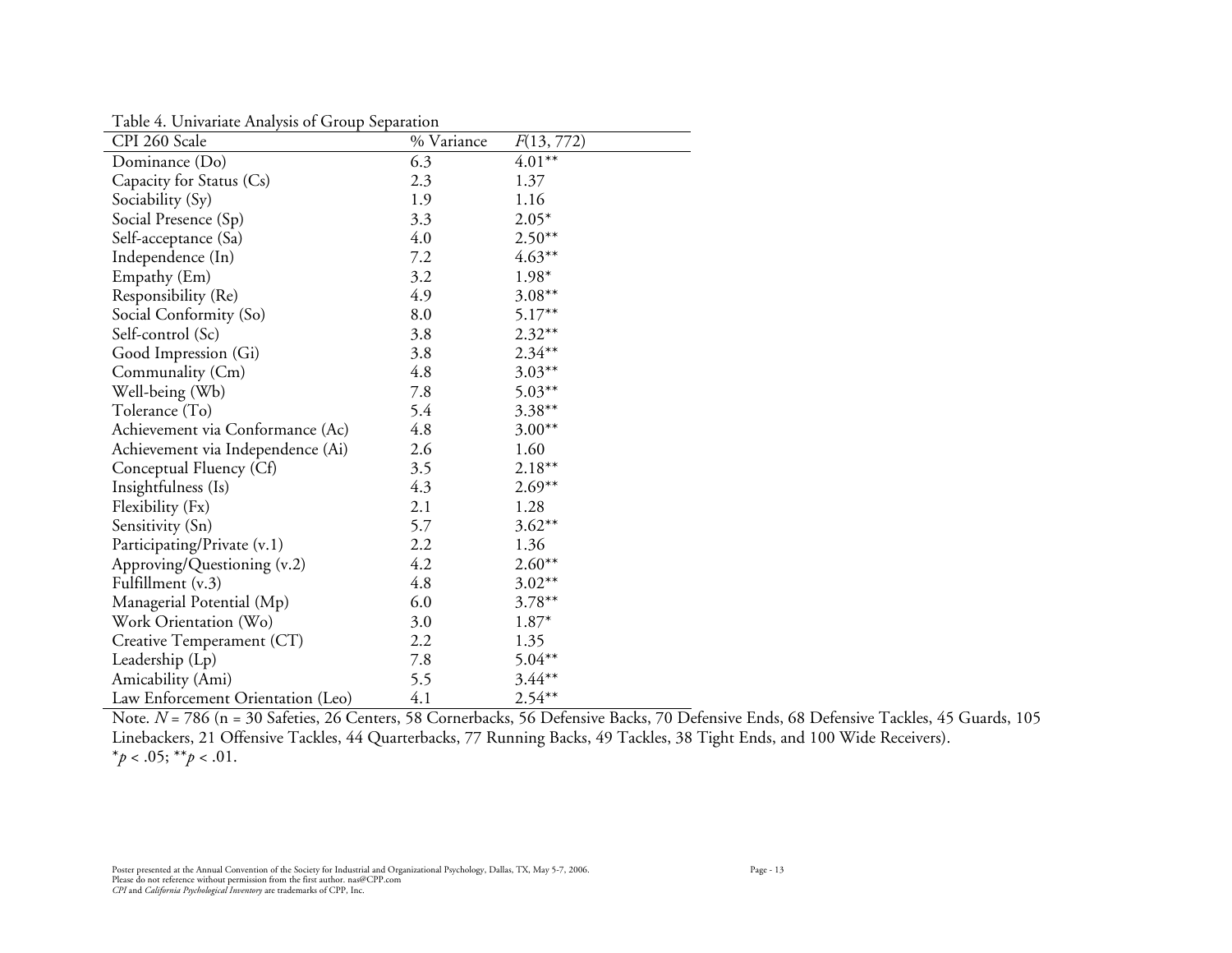Table 5. Discriminant Function Analysis Results Discriminant Function Eigenvalue Variance Cumulative Variance Wilks' Canonical Correlation 1 .184 24.4 24.4 .487 .394 2 .135 17.9 42.3 .577 .345

Note. The  $2\%$  was significant for two canonical discriminant functions.